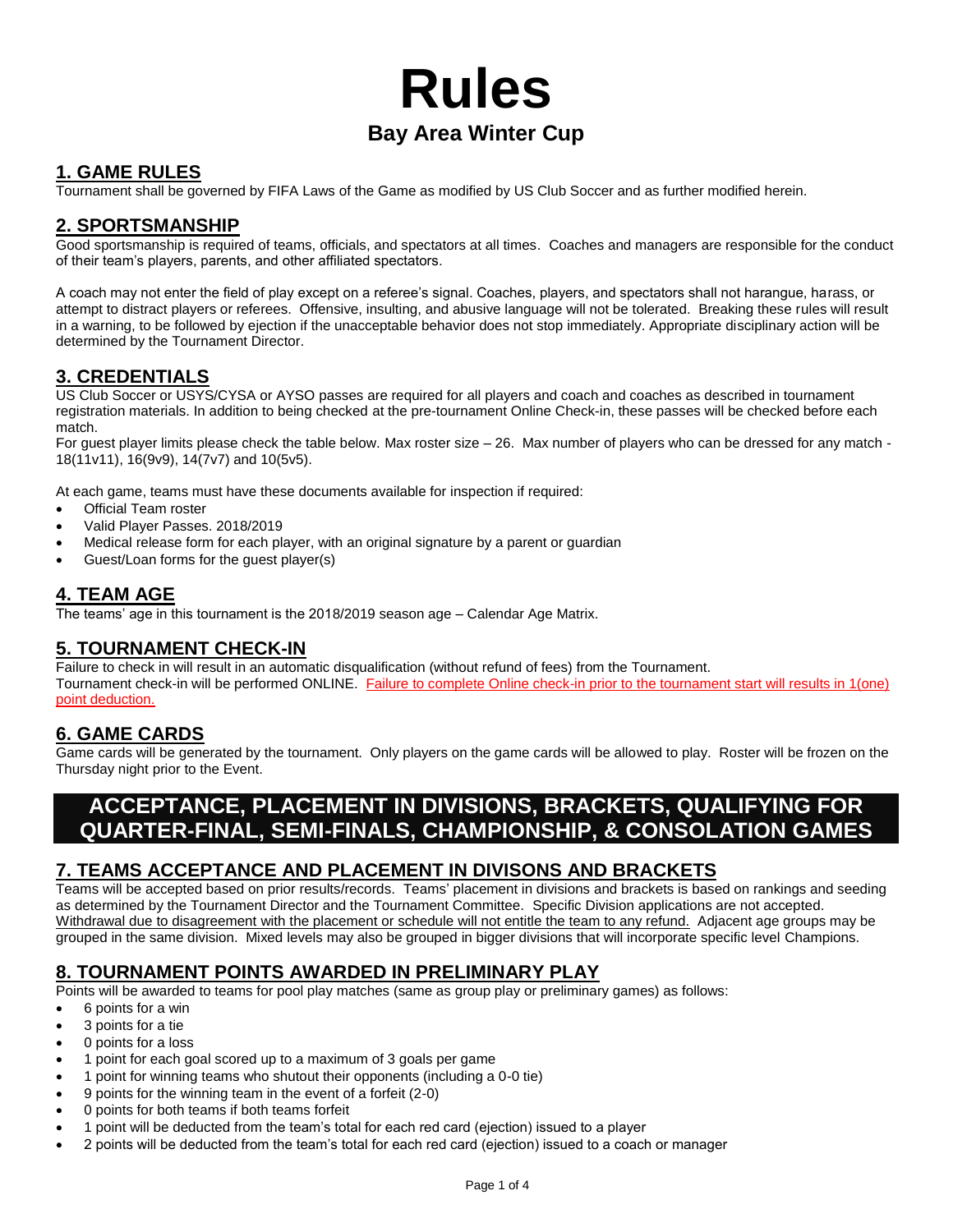# **9. TIE BREAKING PROCEDURES – TOURNAMENT POINTS**

If teams have the same number of points at the end of pool play and this affects placement in later games, ties will be resolved using these criteria in the order shown below:

1. Head-to-head competition results

- 2. Most total wins
- 3. Goal differential (goals scored less goals allowed) with a maximum of 4 GD per game
- 4. Most goals scored (maximum of 5 per game)
- 5. Fewest goals allowed
- 6. Most total shutouts
- 7. Fewest red card ejections
- 8. If both teams are present at the field when the tie is determined Penalty kicks as described by FIFA until a winner is determined.
- 9. Coin toss by the Tournament Director or member of the Tournament Committee at Tournament Headquarters.

# **10. POST BRACKET PLAY PAIRING**

In divisions with quarter-finals, semi-finals or any other pairing, criteria for team placement will be as specified in each division's schedule. Teams that have already played each other in pool play will not play each other in these games (including quarter-finals and semi-finals) if avoidable. If required to prevent this situation, the re-pairing will match the highest-point qualifier with the lowest-point qualifier that it did not play in preliminary games(i.e. Only the lowest-point qualifiers will be swapped. Under no circumstances the top seeds (S1/S2 in Semis and S1-S4 in QFs will be paired in these games).

# **GENERAL GAME RULES**

# **11. LOGISTICS**

Teams will set up on the side of the field designated by field marshals, with spectators on the opposite side. Spectators are not allowed on the goal ends of the fields. Each team must have at least one properly credentialed adult present on the sidelines of each match.

#### **12. GAME LENGTH**

The games shall be of the following durations:

| <b>Division</b> | <b>Format</b>     | <b>Championship &amp;</b><br><b>Consolation</b> * | <b>Preliminaries, Semi-</b><br>Finals, & Other Games | <b>Guests</b> | <b>Referees</b> |
|-----------------|-------------------|---------------------------------------------------|------------------------------------------------------|---------------|-----------------|
| U7-U8           | 5v5               | 2 x 20 minutes                                    | 2 x 20 minutes                                       |               |                 |
| U8-U10          | 7v7               | 2 x 20 minutes                                    | 2 x 20 minutes                                       |               |                 |
| $U11-12$        | 9 <sub>v</sub> 9  | 2 x 25 minutes                                    | 2 x 25 minutes                                       |               |                 |
| U13-15          | 11 <sub>v11</sub> | 2 x 30 minutes                                    | 2 x 30 minutes                                       |               |                 |

#### **13. HOME TEAM**

The team listed first on the schedule for the preliminary round of games will be the Home Team. For Championship and Consolation games, the team with the highest total points of the paired teams will be the Home Team. If both teams have the same number of points, a coin toss by the Field Marshal/Referee will determine the Home Team. In the event that both teams have the same colored jerseys, the Home Team will switch to alternate jerseys as determined by the referee. To simplify matters, we strongly suggest the Home Team wear a dark color and the visitor wear a light color.

#### **14. GAME START**

All games will start at the scheduled time. Teams must report to the Field Marshal 30 minutes before each game for check-in. If a team has not taken the field or continuing with at least seven/six/five/three players respectively for 11v11/9v9/7v7/5v5 game within 5 minutes of a scheduled game time, the game will be forfeited to the team with at least the required number of players in attendance. All preliminary games will be called not less than five (5) minutes prior to the scheduled start of the following game, regardless of the amount of time played up to that point. A game is "complete" upon completion of at least one half of play regardless of the circumstances of termination during the second half. Final results will be based on the score at the time the game is called. Preliminary games can end in a tie.

# **15. HALF TIME**

Half Time will be exactly 5 minutes. The Tournament Director reserves the right to extend the half time under special circumstances. Field Marshals may alter the length of any game at their discretion. Except for Championship & Consolation Games, games tied at the end of regulation time will be recorded as ties.

# **16. TIE BREAKING PROCEDURES FOR GAMES**

Quarter-final, Semi-final, 3<sup>rd</sup> place Consolation game or other games that must produce a winner that end in a tie will go directly to penalty kicks as described by FIFA until a winner is determined. For small-sided games(U8-U12) the minimum number of PKs will be 3 instead of FIFA rules of 5. Only players who are on the field at the end of the game may participate in the penalty kick shootout. Championship games that end in a tie at the end of regulation time will be extended by two 5-minute overtime periods (with no rest period between them). *Golden Goal rule will apply*. If the game is still tied after the overtime periods, both teams will take penalty kicks as described by FIFA until a winner is determined. Ties are an acceptable final outcome for all other games. For small-sided games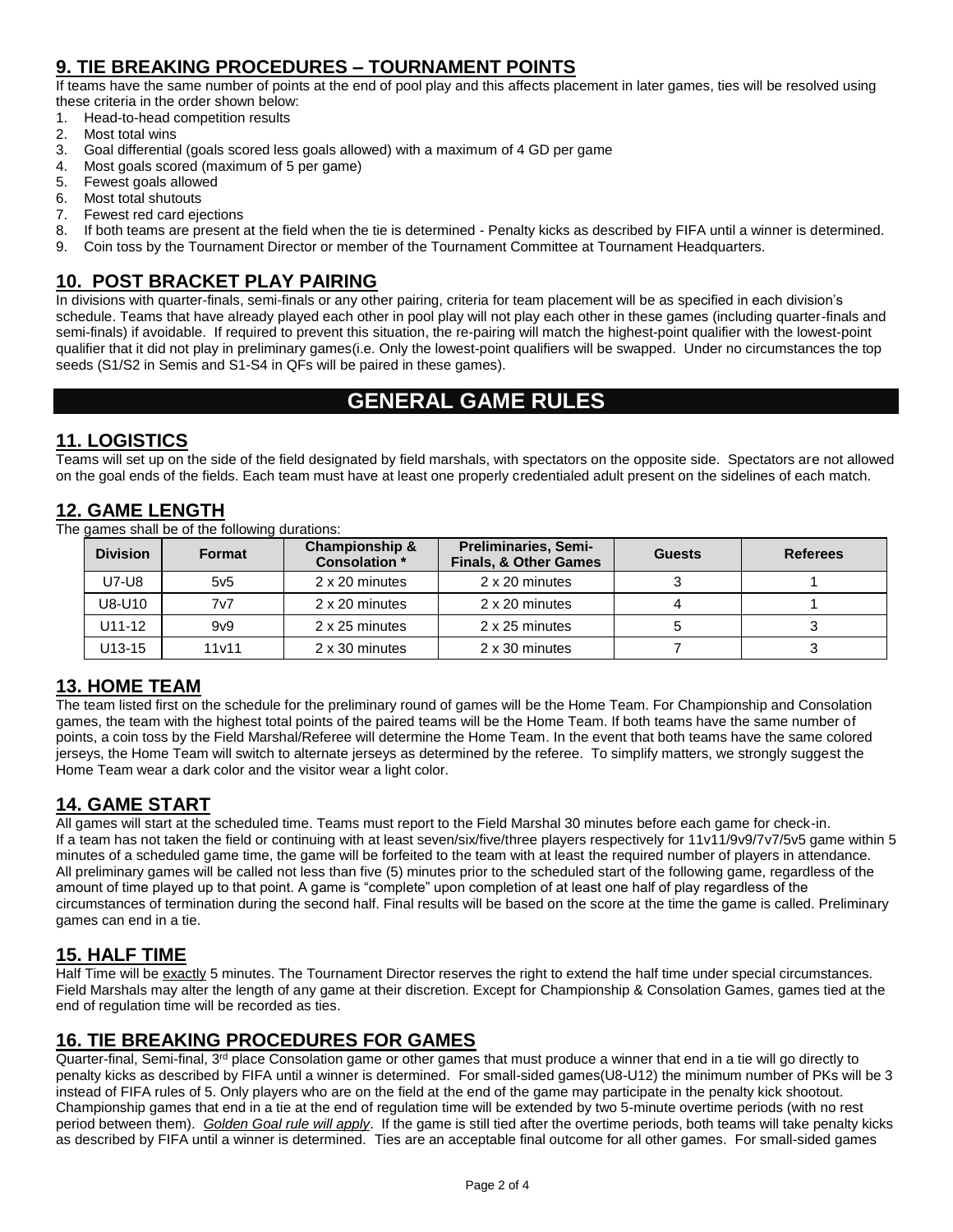the number of PKs will be 3 instead of FIFA rules of 5. Only the players who are on the field at the end of the last overtime period may participate in the penalty kick shootout.

# **17. SUSPENDED and TERMINATED GAMES**

Tournament Officials may suspend and/or terminate games for reason. If a game is terminated, the game may be resumed at the discretion of Tournament officials, but is subject to ending five (5) minutes prior to the next scheduled game start. If a game is terminated due to field issues, or due to the serious injury of a player, play may be resumed at the discretion of the Tournament officials.

Tournament officials may also conclude the game, require completion of the game, or utilize penalty kicks to determine the winner of the game, depending upon the circumstance. If in the opinion of Tournament officials, a game must be terminated due to the serious or violent misconduct of players, coaches, or spectators; the offending team may be immediately suspended from further play and all remaining games. All previous points earned remain as played. Additionally, the home league, State Association and/or US Club will be contacted as appropriate.

Delays of game will only be allowed for an injury to a player that is unable to be moved from the field and/or requiring professional medical attention. Primary regard will be to the safety of the injured player. The delay will result in appropriate time being added to the full game time, based on the judgment of the referee. Preliminary games shall not be extended to affect game start of the next game as described herein. If more than a quarter of preliminary game cannot be completed due to a serious injury suspending game play, the game shall be determined by penalty kicks.

# **18. SUBSTITUTIONS**

Unlimited substitutions during a game are allowed at the discretion of the referee:

• Prior to any restart

#### **19. SPECIAL RULES FOR SMALL-SIDED DIVISONS**

The tournament will follow the US Soccer Player Development Initiatives rules except for NO HEADING RULE WILL APPLY to all small sided games. For 7v7 games referee can permit another throw-in if first throw was done incorrectly. In addition, the tie-breakers PKs will be limited to 3 (vs. 5 for 11v11 games)

#### **20. EJECTIONS and CAUTIONS**

A player, parent or coach who has been ejected in a single game shall not return for that game and will not be allowed to participate in the next scheduled game. Ejections will be reviewed by the Tournament Committee and may result in a more severe penalty, including additional game suspensions in the tournament and potentially contacting of club, league, and playing association for additional penalties. Fighting by players, violent conduct or harassment of referees by players, coaches, parents or spectators will be considered serious misconduct.

Each ejection will result in a cumulative **deduction** from the team's tournament points. Ejection of a player will result in a **1-point deduction** & any ejection of a coach or a team-affiliated spectator will result in a **2-point deduction** from the team's tournament points.

# **21. DISPUTES**

Game conduct is under the total jurisdiction of the referee. The tournament will not overrule a referee's decision.

#### **22. PROTESTS**

All game results will be considered final. No protests will be allowed.

#### **23. FORFEIT and BYES**

All teams that forfeit will have the game(s) scored a 0-2 loss. The winner will be awarded nine (9) tournament points (six for the win, two for 2 goals and one for a shutout). Teams failing to report ready to play within five minutes of the scheduled kick off time will forfeit. The tournament has no financial responsibility to compensate a team whose opponent forfeits.

# **EQUIPMENT**

#### **24. GAME BALLS**

Game balls will be provided by the Home Team and are subject to Referee approval.

- All balls for U8-U12 will be size 4.
- All balls for U13 and older will be size 5.

#### **25. PLAYER EQUIPMENT**

The following restrictions will apply:

- a. **CLEATS -** Players shall only wear soccer cleats or turf field shoes. No metal studs are allowed on turf fields.
- b. **SHINGUARDS -** Shinguards are required for all games. They must be worn properly and shall be professionally manufactured and unaltered. Shinguards must cover a minimum % of the shin, but they do not have to be longer than 10". The shin runs from the ankle to the knee. Players wearing shinguards that are too short will not be allowed to play.